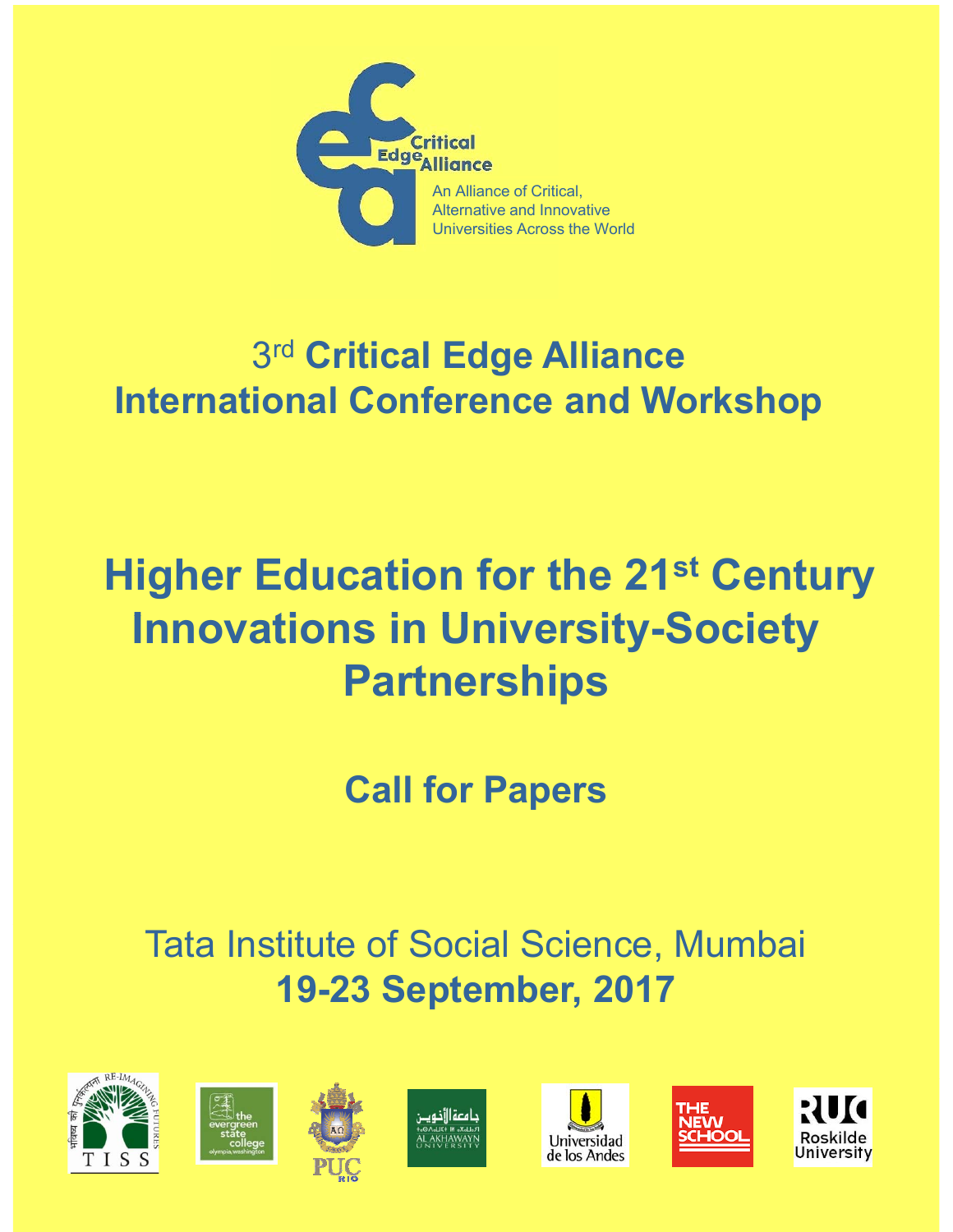19‐23 September, 2017

## **CALL FOR PAPERS**

*Higher Education for the 21st Century: Innovations in University-Society Partnerships* 

## *Introduction*

As society becomes ever more knowledge-intensive, it needs more socially oriented educational institutions, to co-create knowledge and democratise education itself. In an effort to democratize knowledge, universities are establishing and strengthening University-Society partnerships. Functioning as 'sites of citizenship', such partnerships contribute to community, societal and economic infrastructure; support equity and diversity within higher education; and make education meaningful for local communities. Such a re-envisioned role for academic institutions has become even more necessary in the context of globalising societies where rapid developments in technology and communications have brought new ideas, values and knowledge, and redefined the roles of students and teachers. Students are no longer learning in traditional ways: they are less text based and more motivated by images, less restricted to their local or even national contexts and more attuned to global resources through the internet. They are less bound by formal subjects and more willing to experiment across disciplines like aesthetics and policy, literature and social science, popular and classical culture and are willing to engage with society for learning as well as making societal transformations. In order to accept and engage with these changing realities, educational institutions need to reinvent and reposition itself. This requires a close and reciprocal relation of educational institutions with other institutions of the society. For these reasons, we have formed a Critical Edge Alliance as a deliberative platform for promoting critical and innovative approaches to Higher Education across the globe. The proposed conference to elaborate varied ideas of University – Society Partnership is the  $3<sup>rd</sup>$  Conference being organised under the aegis of the Alliance at the Tata Institute of Social Sciences, Mumbai, India.

## *The Proposed Conference*

The proposed conference is aimed at focusing on one of the central aspects of critical higher education, ie., University - Society Partnerships. Through the provision of education as well as research, universities and colleges have contributed substantially to the advancement of public well-being. There is little question that higher education must address an array of critical challenges confronting society—including the sustainability of natural resources and responding to the welfare and development needs of the society. Besides, it could help more working adults acquire higher-level skills and knowledge, instilling core human values; and strengthening social structures to ensure that future generations experience lives of justice, equity, and fulfilment. There is a greater need to democratise higher education to respond to the complex challenges of the contemporary times and to make the learner becoming an effective citizen by learning to reason, dialogue, and engage in critical thinking and thereby contributing to the building of a stronger democracy.

While academic systems function within a national environment, the challenges play themselves out on a global scale. We can learn much from both national experiences and international trends. A comparative and global approach to thinking about higher education benefits everyone.

The conference raises a critical question;

**In an era of diminished public purpose of the state, can a powerful University – Society Partnership define a renewed public agenda for Higher Education?**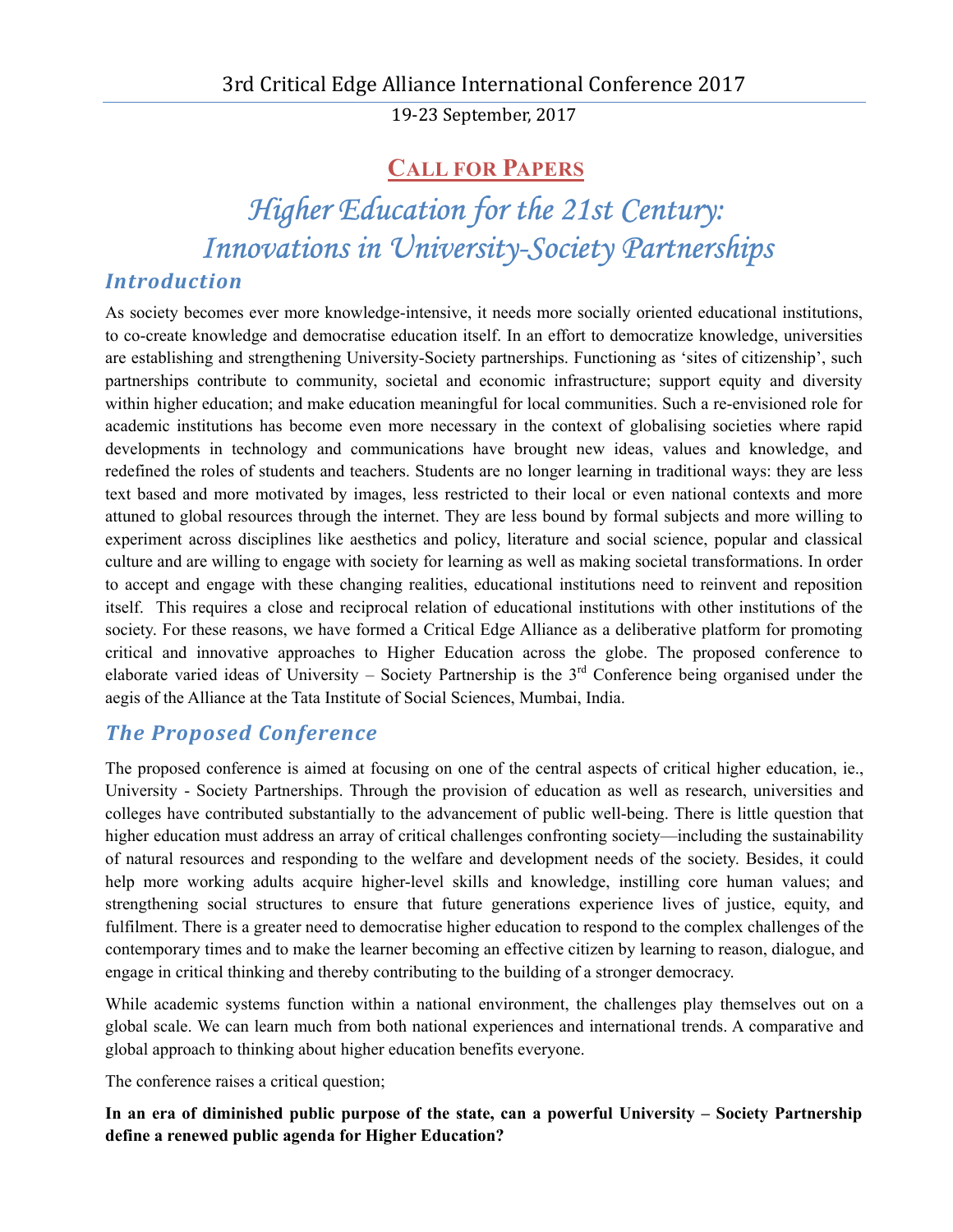19‐23 September, 2017

## *Objectives of the Conference*

- 1. To bring together universities with strong foundations of University Society Partnerships
- 2. To pool together innovations in University Society partnerships in addressing societal and developmental challenges in a Globalised society
- 3. To co-create knowledge on University Society Partnerships in democratising Higher Education.
- 4. To generate knowledge on critical and innovative pedagogies in Higher Education through discussion of international initiatives and linking of people and institutions committed to such processes in Globalised society.
- *5.* To bring together key academic administrators and academics among the higher education research community and students for a creative dialogue on the central issues facing contemporary higher education.

## *Subthemes of the conference*

The conference theme is divided into three sub-themes as;

- 1. Democratizing Higher Education: Making Learning Available and Accessible to All
- 2. Co-Creativities: University Society Partnerships
- 3. Co-Learnings: Innovative and Critical Pedagogies

Student workshop aimed at capturing experiences and imaginations of students in articulating and theorising University - Society partnerships will be held as pre-conference sessions. The outcome of the pre-conference student workshop will be presented as one of the concluding plenary sessions at the conference.

#### *Key Dates*

| <b>Opening of Abstract Submission</b>                                                                                                                                                                                                                                                                                                                                 | <b>10 April 2017</b>  |  |  |
|-----------------------------------------------------------------------------------------------------------------------------------------------------------------------------------------------------------------------------------------------------------------------------------------------------------------------------------------------------------------------|-----------------------|--|--|
| <b>Abstract Submission Deadline</b>                                                                                                                                                                                                                                                                                                                                   | <b>29 June 2017</b>   |  |  |
| <b>Notification of Acceptance / Decline</b>                                                                                                                                                                                                                                                                                                                           | 14 July 2017          |  |  |
| <b>Conference Registration Opens</b>                                                                                                                                                                                                                                                                                                                                  | 17 July 2017          |  |  |
| <b>Early Bird Registration Deadline</b>                                                                                                                                                                                                                                                                                                                               | <b>17 August 2017</b> |  |  |
| <b>Regular Registration Deadline</b>                                                                                                                                                                                                                                                                                                                                  | 08 September 2017     |  |  |
| <b>CEA Students' Workshop</b>                                                                                                                                                                                                                                                                                                                                         | 19-20 September 2017  |  |  |
| <b>CEA International Conference</b>                                                                                                                                                                                                                                                                                                                                   | 21-13 September 2017  |  |  |
| Limited Spot Registration for accepted abstracts will be available on prior request<br>$\mathbf{r}$ and the contract of the contract of the contract of the contract of the contract of the contract of the contract of the contract of the contract of the contract of the contract of the contract of the contract of<br>$\mathbf{a}$ , $\mathbf{a}$ , $\mathbf{a}$ |                       |  |  |

**depending on availability of seats**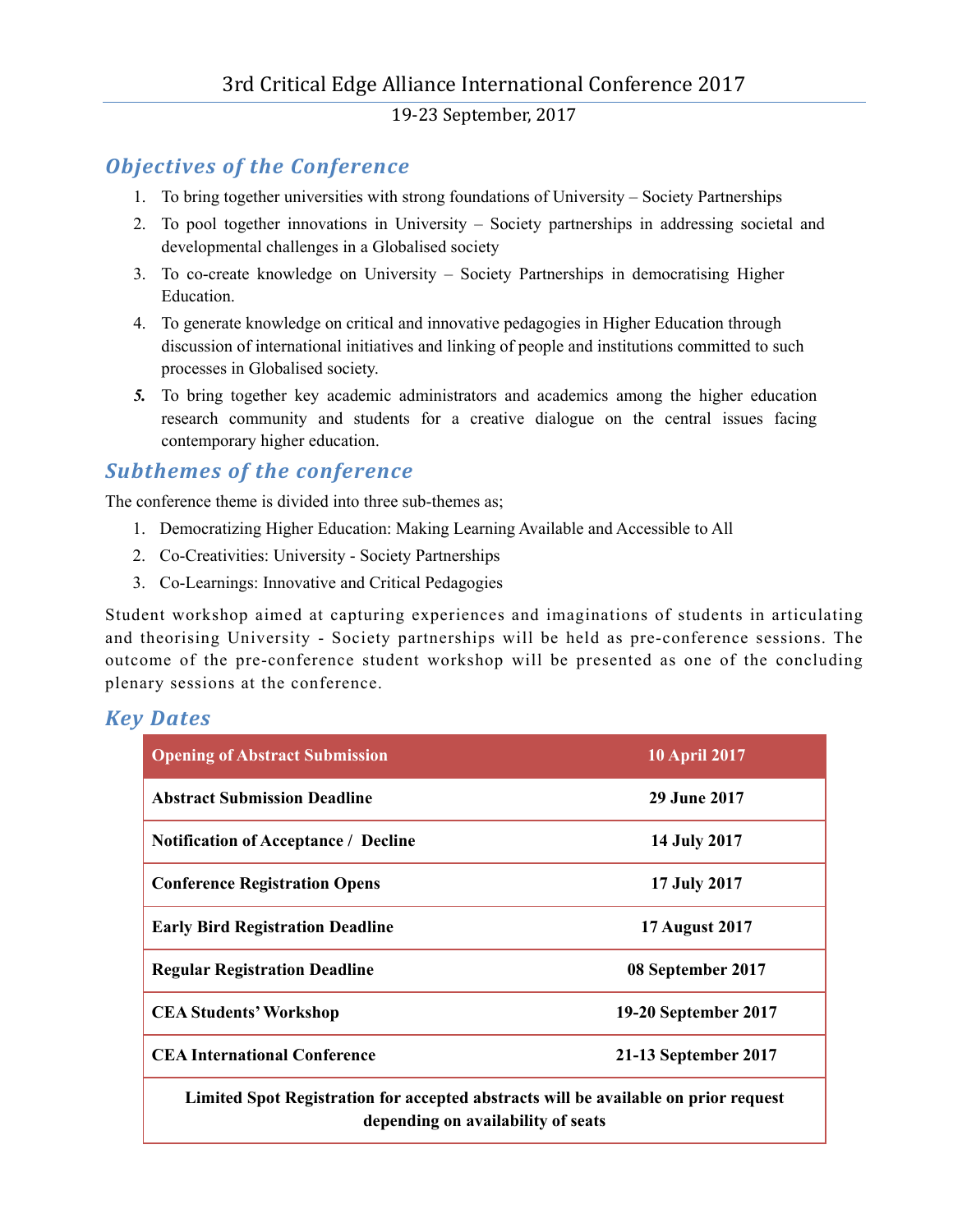## **Abstract Submission**

Paper and poster proposals can be submitted in English only. A poster proposal is an alternative to presenting a full research / conceptual paper. New researchers/PhD students in particular are invited to share work-inprogress by means of a poster. Posters will be displayed throughout the conference and a designated session will be scheduled in which participants will be offered the opportunity to meet with authors to discuss their work.

Abstracts (for both paper as well as poster presentations) should not exceed 800 words (excluding references and title) and they should include:

- 1. A title.
- 2. The conference's thematic line addressed.
- 3. Three Four Keywords
- 4. A statement of the empirical or theoretical question locating it within the scientific literature
- 5. A concise account of the empirical or theoretical methodological approach.
- 6. The main argument of the paper.
- 7. A statement of the main conclusions and their relevance to an international audience.
- 8. Main references.

For formatting, it is advised to use the Font Times New Roman 12pt with space 1.5.

Authors should submit their abstracts in the prescribed **[format](http://www.tiss.edu/uploads/files/AbstractFormatCEAC.doc)** (downloadable from the conference announcement page in the website) via email at ceatissabstracts $2017\omega$ tiss.edu.

All abstracts will be reviewed by the conveners of the associated thematic line. They will undergo a blind evaluation process and the conveners will make the final decision as to whether a paper is accepted and in which type of session it is to be presented.

## **Registration**

Conference and Workshop Registration is available for participants whose abstract has been selected either for paper presentation or poster presentation. Registration Charges vary depending on whether the participants are affiliated to the Critical Edge Alliance or not and also on the whether a student / research scholar or faculty members. In addition, the organisers offer an early-bird registration fee for those participants, who register by 10 August, 2017. The registration fee covers all conference materials, food and refreshments during the conference / workshop, one evening reception and one conference dinner.

The organising committee is also exploring the possibility of organising limited number of part sponsorships to cover the registration fee for researchers and students who are not employed and from non OECD countries / developing countries, and those who do not have access to any other financial support. The list of OECD countries can be accessed at http://www.oecd.org/about/membersandpartners/list-oecd-member-countries.htm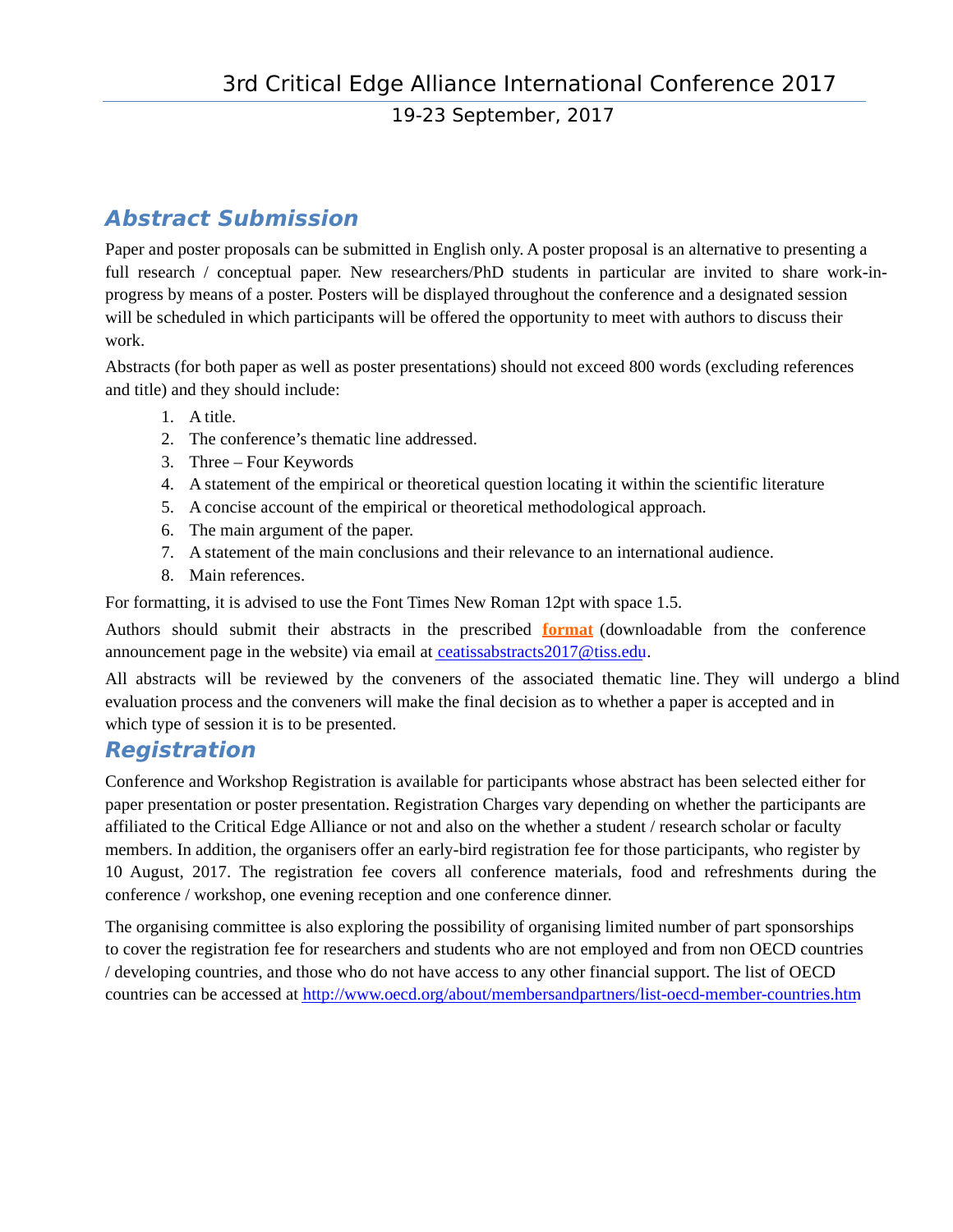|                                             | <b>CEA Member</b>             |             | <b>Non-Member</b>             |                  |
|---------------------------------------------|-------------------------------|-------------|-------------------------------|------------------|
|                                             | Early bird fee<br>10 Aug 2017 | Regular Fee | Early bird fee<br>10 Aug 2017 | Regular Fee      |
| <b>Non-Indian Participants</b>              |                               |             |                               |                  |
| Conference Only (3 days)                    | \$200                         | \$250       | \$250                         | \$300            |
| Student Workshop and<br>Conference (5 days) | \$200                         | \$250       | \$250                         | \$300            |
| <b>Indian Participants</b>                  |                               |             |                               |                  |
| Conference Only (3 days)                    |                               |             | <b>INR. 3000</b>              | <b>INR. 4000</b> |
| Student Workshop and<br>Conference (5 days) |                               |             | <b>INR. 3000</b>              | <b>INR. 4000</b> |

The different registration fees available are summarized in the table below:

## *Accommodation*

Limited subsidized on campus accommodation will be available for participants who opt for early bird registration on first come first served basis. Students and researchers may opt for shared student accommodation at nominal rates. The conference secretariat will be happy to assist others in securing hotel accommodation in nearby areas upon request.

### *Important Contacts*

Webpages: www.tiss.edu/ www.criticaledgealliance.com/

Email: ceatissconference2017@gmail.com (for general enquiry including accommodation)

ceatissabstracts $@t$  iss.edu (only for abstract submission)

#### *Conference Committees*

The Conference has three Co-Chairs: Dr. P.K. Shajahan (TISS, India), Dr. Kasper Eskildsen (RUC, Denmark and Dr. L.H.M. Ling (The New School, USA).

| <b>International Programme</b><br><b>Committee</b>                                                                                                                                                | <b>Organising Committee</b>                                                                                                              | <b>Student Workshop Committee</b>                                                         |
|---------------------------------------------------------------------------------------------------------------------------------------------------------------------------------------------------|------------------------------------------------------------------------------------------------------------------------------------------|-------------------------------------------------------------------------------------------|
| 1. Shalini Bharat, India<br>2. Kasper Eskildsen, Denmark<br>3. Nizar Messari, Morocco<br>4. David McAvity, USA<br>5. Carl H.L Rueda, Colombia<br>6. L.H.M. Ling, USA<br>7. Daniela Vargas, Brazil | 1. P.K.Shajahan<br>2. Manish K Jha<br>3. Satyajit Majumdar<br>4. Swati Banerjee<br>5. Asha Banu<br>6. Rohan Sarma<br>7. Tehmina Sabuwala | 1. Preethi Solomon<br>2. Yahiya V.U<br>4. Amrita Saikia<br>5. Uttam Sahoo<br>more joining |